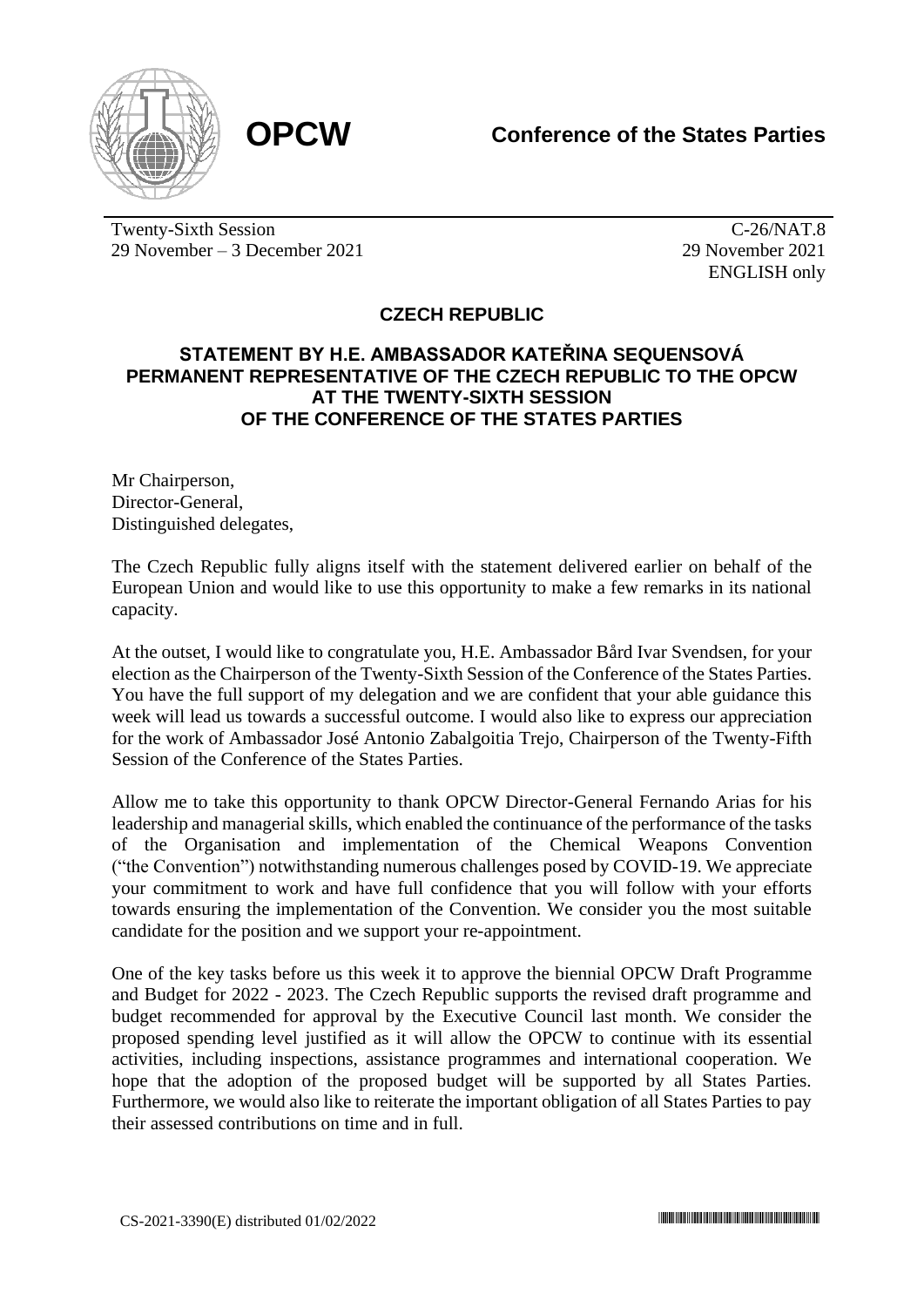C-26/NAT.8 page 2

Understanding regarding the aerosolised use of central nervous system-acting chemicals (CNS-acting chemicals) for law enforcement purposes is another crucial decision for this Conference. We are deeply concerned by the findings mentioned in the report of the Scientific Advisory Board that note the permanent harm and death caused by CNS-acting chemicals in law enforcement operations. Any such use cannot be understood differently but as being inconsistent with law enforcement purposes as a purpose not prohibited under the Convention. We therefore support the proposal and hope that the draft decision, recommended for approval by the Executive Council in March this year, will be adopted by States Parties at this Conference.

The Syrian Arab Republic's continued violations of the key principles of the Convention was addressed earlier this year by adopting the decision by the Conference of the States Parties and suspending certain rights and privileges of the Syrian Arab Republic. Not only has the Syrian Arab Republic breached its obligations stemming from the Convention, including resolving outstanding issues by submitting full declaration and destructing its chemical weapons completely, but it has also used chemical weapons which was confirmed by the independent investigation carried out by, among others, the OPCW-UN Joint Investigative Mechanism and the OPCW Investigation and Identification Team (IIT). Such a clear violation of international law and in particular international humanitarian law called for a resolute decision. Only full compliance with the Convention by the Syrian Arab Republic can reverse the decision and allow it to regain the suspended rights and privileges. We also remain firm on that any use of chemical weapons cannot go unpunished, and that perpetrators of these crimes are brought to justice.

We are concerned with the continued lack of cooperation of the Syrian Arab Republic with the Technical Secretariat of the OPCW, which has serious consequences for the fulfilment of its mandate. Obstructions consisting of denial of access to the OPCW staff to the Syrian Arab Republic, including late issuance of visas, are in contravention of the Convention. We therefore reiterate our call on the Syrian Arab Republic to fully cooperate with the Technical Secretariat, including issuance of visas to all OPCW staff on time.

On a more positive note, the Czech Republic is a strong supporter of the work of the OPCW in the Syrian Arab Republic and it is my pleasure to announce that the Czech Republic has contributed approximately EUR 40,000 for the OPCW activities in Syria.

The assassination attempt on Alexei Navalny, who was poisoned on the territory of the Russian Federation by a chemical nerve agent of the novichok group, remains an utmost concern for the Czech Republic. The attack requires our full attention. The circumstances of the attack must be credibly disclosed, and it is the responsibility of the Russian Federation to do so, as it took place on its territory. Therefore, the Czech Republic supports the use of a formal procedure envisaged in Article IX paragraph 2 of the Convention by submission of questions regarding matters that need clarification to the Russian Federation. We call on the Russian Federation to comply with its obligations under Convention and provide the necessary information that sufficiently answer the concerns raised in the questions submitted by 45 States Parties.

The Czech Republic find the building of capacity of States Parties to prevent and respond to chemical threats and incidents an important activity carried out within the purview of the Convention. We support on a long-term basis the OPCW assistance and protection activities under Article X of the Convention. Our financial support consists of providing regular voluntary contributions, whereas our expertise allows us to host training courses on our